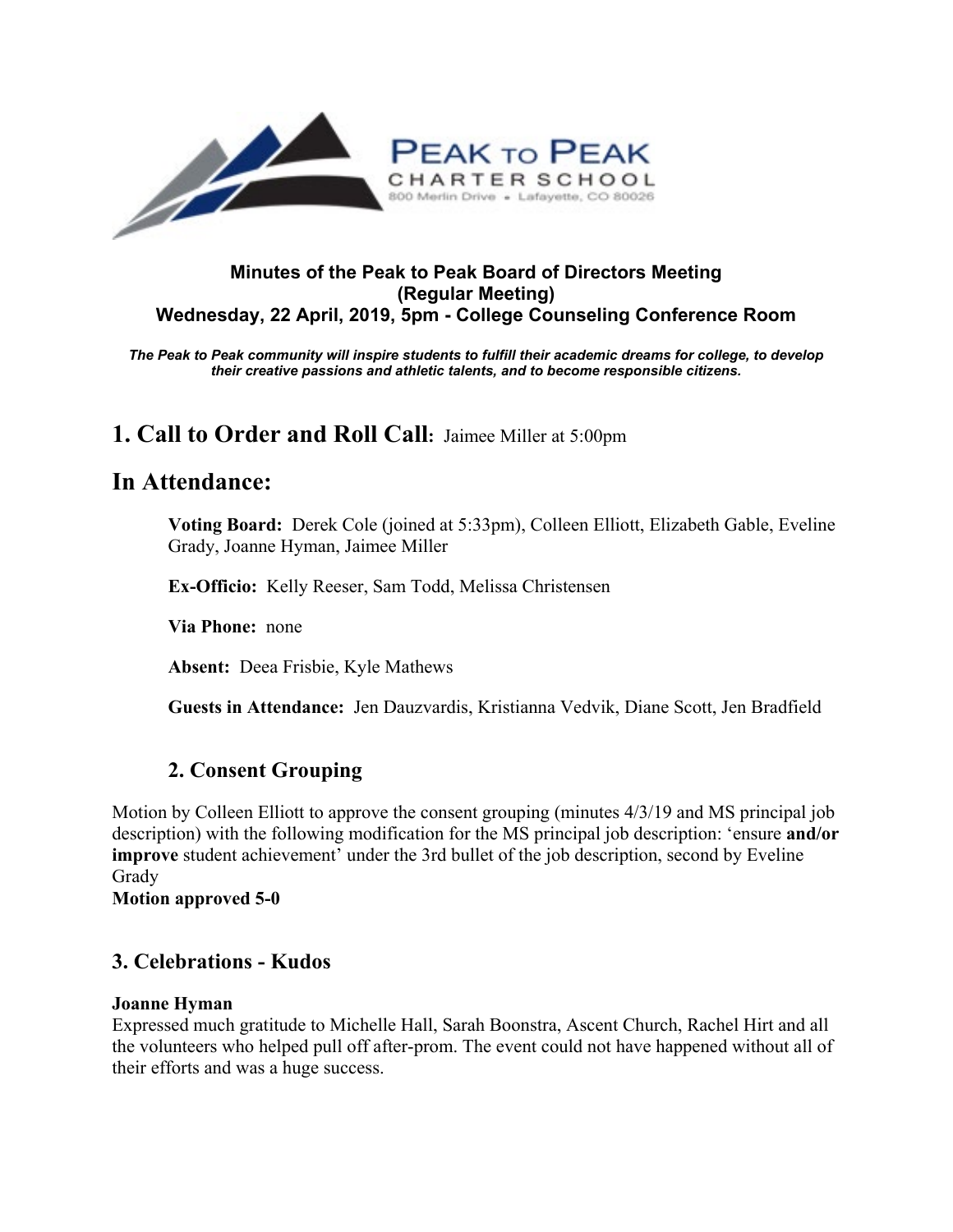#### **Kelly Reeser**

Thanked the Peak to Peak counselors for the successful 10th-grade college counseling night. Over 30 college reps were on campus that night and parents participated in a mock admissions exercise giving them insight into the admissions world. Many thanks also to Macaela Holmes-Fuller for preparing the event behind the scenes ahead of time.

#### **Elizabeth Gable**

Thanked Brian Knox, Brandon Nelson and Sheena Kelly for organizing the yearly 7th grade trip to Salish. The students and families are thrilled to be given this opportunity!

#### **Jaimee Miller and Joanne Hyman**

Thanked the election committee for all their work leading up to the board election. Particular thanks go to Traci Schoeneweis for all the communications she handles behind the scenes.

#### **Colleen Elliott**

Extended her gratitude to the accountability committee for all the work they have accomplished around the yearly community survey. Many thanks to Jen Bradfield for putting together the survey report and presenting it later in the evening.

#### **Kelly Reeser**

Announced that Friends of Peak to Peak will host a fundraising meeting on May 22nd at 6pm.

#### **Eveline Grady**

Thanked Kelly Reeser, Traci Schoeneweiss and Jen Dauzvardis for communications to the community during the school's safety closure as well as law enforcement agencies for their continuous efforts around safety.

## **4. Public Comments**

No public comments

## **5. Student Fees 2019-20**

Motion by Jaimee Miller to approve the 2019-20 student fees, second by Elizabeth Gable **Motion approved 5-0**

## **6. Lock Hardware Purchase Approval**

Motion by Jaimee Miller to approve the lock hardware purchase bid at \$57,520 with Architectural Doors, second by Colleen Elliott **Motion approved 5-0**